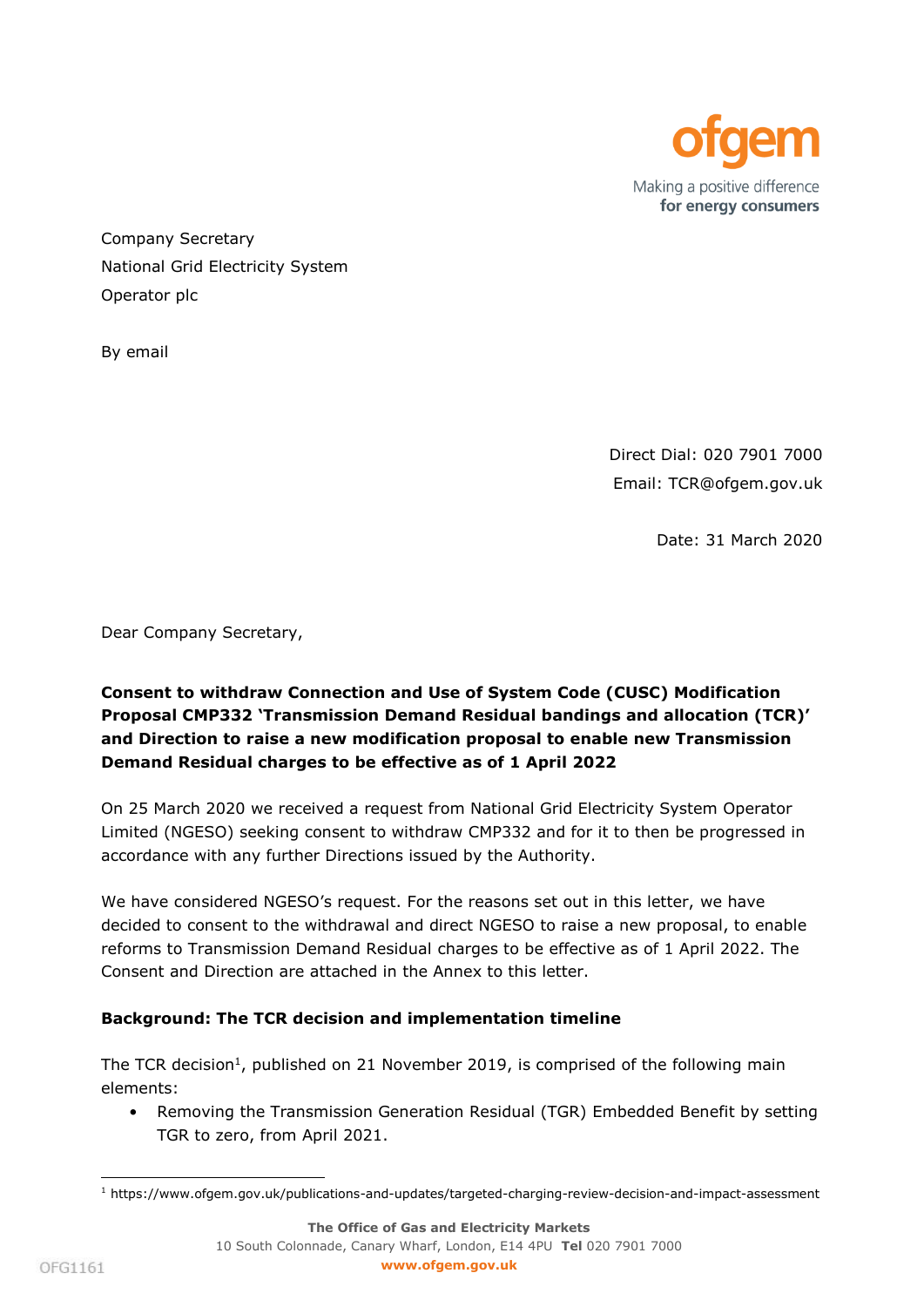- Removing an Embedded Benefit associated with Balancing Services Use of System (BSUoS) charges, by charging suppliers BSUoS on a gross basis at the Grid Supply Point (GSP), from April 2021.
- Addressing a third Embedded Benefit (also associated with BSUoS charges) through the launch of the second Balancing Services Charges Task Force.
- Introducing new Transmission Demand Residual (TDR) charges in April 2021.
- Introducing new Distribution Demand Residual charges in April 2022.

Our Consent to NGESO's withdrawal request, and the attached new Direction, impact the new TDR charges only, changing only their implementation date from April 2021 to April 2022. The other elements of the TCR will progress as set out in our original TCR Directions<sup>2</sup>. The two Embedded Benefits reforms of setting TGR to zero and charging suppliers BSUoS on a gross basis at the GSP, will continue to progress for implementation in April 2021. We agree with NGESO that market participants are well-prepared for these changes, and believe that reforms to these elements of charging will deliver significant consumer benefits from April 2021.

In coming to our November 2019 decision regarding TDR reform, we considered the potential benefits and risks of different implementation timelines. We anticipated approximately £50 million in benefits to consumers, from implementing TDR reforms in 2021 versus 2022. We also anticipated that there may be some limitation to the realisation of these benefits, due to the time needed for suppliers to pass these benefits on to consumers (as some suppliers agree prices with consumers in advance).

In making our November 2019 decision, our view was that the consumer benefits from 2021 implementation of new TDR charges would likely outweigh the incremental costs associated with that timeline, compared to implementation in 2022.

## **Information we have received since the TCR decision**

The industry process to deliver the TCR reforms formally began in December 2019. Since then, several suppliers and large energy consumers have provided us with detailed information regarding the difficulties arising from the lack of certainty in 2021 TDR charges on the non-domestic supply market. This information was supported by several other suppliers and consumers in their responses to the CMP332 industry consultation.

The lack of certainty around TDR network charges from April 2021 is being driven by two factors. First, accurate charges for April 2021 will not be available until late 2020, due to the new data requirements of the new charging structure and the code modification timeline.

Second, there is an increasing view in industry that the timeline for implementing the TDR reforms contains significant risks, and there is a growing concern that accurate charges may not be delivered on time. Our view is that the NGESO and the TCR Steering Committee (led by the Energy Networks Association) have developed an integrated plan to

ł <sup>2</sup> [https://www.ofgem.gov.uk/system/files/docs/2019/11/cusc\\_direction\\_1.pdf](https://www.ofgem.gov.uk/system/files/docs/2019/11/cusc_direction_1.pdf) and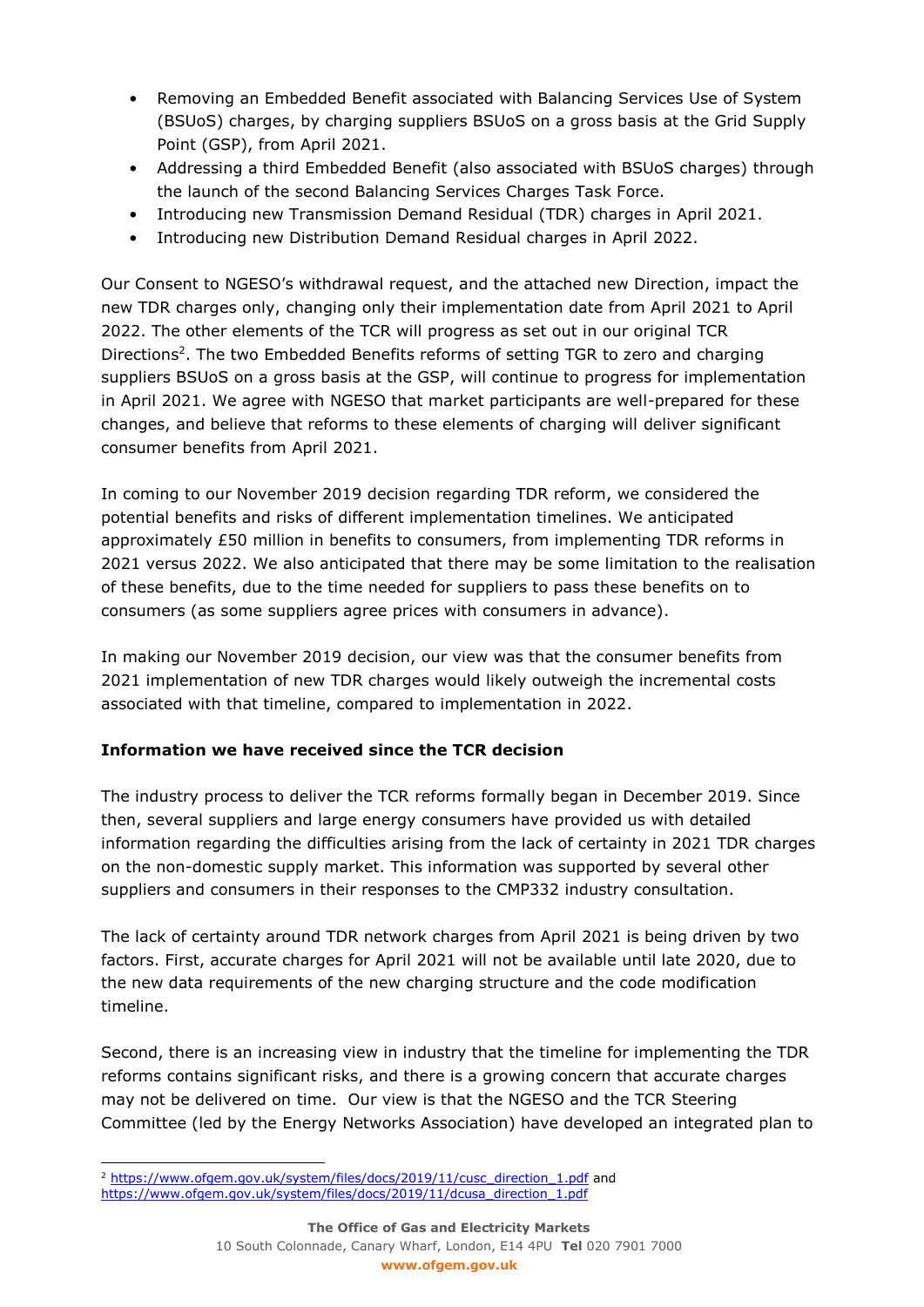deliver the reforms, as outlined in their Project Initiation Document<sup>3</sup>. However, we acknowledge that the plan is subject to several risks and that some of these risks are very difficult for industry to control.

In particular, there is a relatively short period allowed for the implementation of the new IT systems and charging processes, with very little time available to address and resolve issues that may arise during testing. As evidenced in the Project Initiation Document, it should be noted that these risks do not apply to the timeline for the Embedded Benefits modifications, which do not require new data flows and new charging structures on a similar scale.

## **How this is affecting suppliers and non-domestic consumers**

As a result of both of the factors described above, there is concern that the uncertainty around TDR charges from 2021 will continue until late 2020, or perhaps longer. Most suppliers fix their electricity prices for many of their non-domestic customers in advance, through contracts. The current uncertainty means that energy suppliers are not able to accurately estimate the charges they will incur in 2021 for these customers.

We understand there is a significant variation in how suppliers are dealing with this, in setting prices for their 2021 contracts. Some suppliers have signed, or are continuing to sign, a significant number of non-domestic contracts for 2021 that do not take account of the expected changes to TDR charges. On average, TDR charges will increase for nondomestic consumers and decrease for domestic consumers. Hence, suppliers continuing to contract with non-domestic consumers without taking account of the TDR reforms will lead to: 1) these suppliers incurring losses, or 2) these suppliers triggering re-opener clauses with non-domestic customers to increase these charges.

This contracting activity could lead to significant disruption for some non-domestic consumers. If a significant number of contracts do not account for these increases, suppliers may need to re-open a significant number of their non-domestic contracts to recover the additional charges, when the new TDR charges become available in late 2020.

This could lead to a significant level of disputes, re-contracting and switching in the nondomestic supply market, which is typically based on longer-term contracts than other parts of the market. This could put some suppliers under financial strain, particularly those whose portfolios lack diversity or those who are reliant on a small number of large contracts for a significant portion of their revenue.

# **Potential consumer impacts and our decision to delay implementation of TDR charges**

There is a risk that the impacts outlined above could lead to significant costs for some nondomestic consumers. As explained above, this risk is difficult for industry to manage comprehensively. Balancing this risk against the expected benefits of the introduction of

ł <sup>3</sup> As outlined in the Energy Networks Association Targeted Charging Review Project Initiation Document http://www.chargingfutures.com/media/1390/tcr-joint-eso-dno-pid-v10.pdf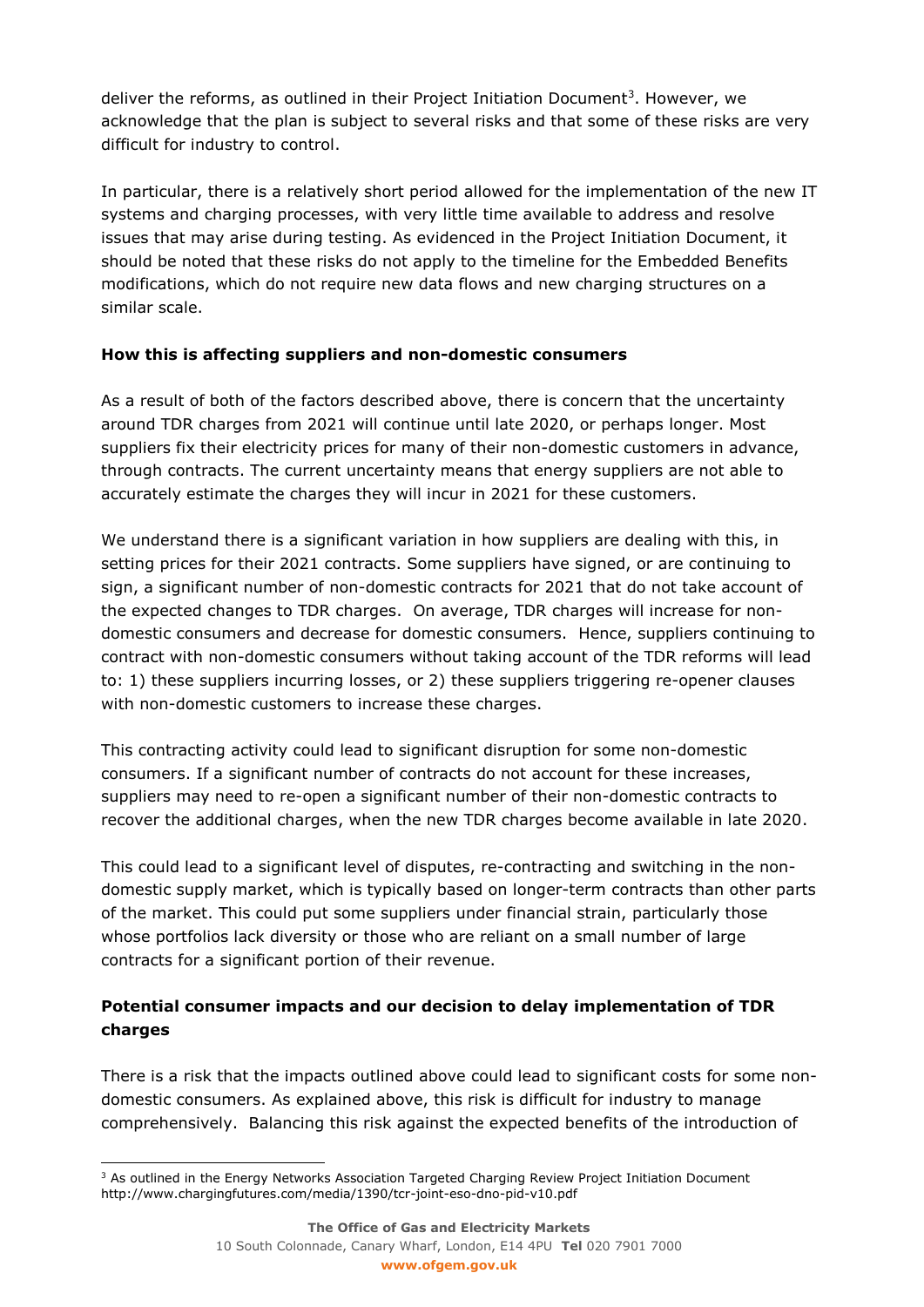new TDR charges in 2021 compared to 2022, we now believe that a delay of one year is in the best interests of consumers.

In the current circumstances, this delay will have the additional benefit of reducing pressures on industry and consumers in the coming months, and will hence further facilitate the implementation of the more straightforward changes to the two Embedded Benefits in 2021.

If you have any queries or comments in relation to the issues raised in this letter, please contact us by email at TCR@ofgem.gov.uk in the first instance.

Yours sincerely,

**Frances Warburton Director, Energy System Transition** For and on behalf of the Authority

cc: Kayte O'Neill, Electricity System Operator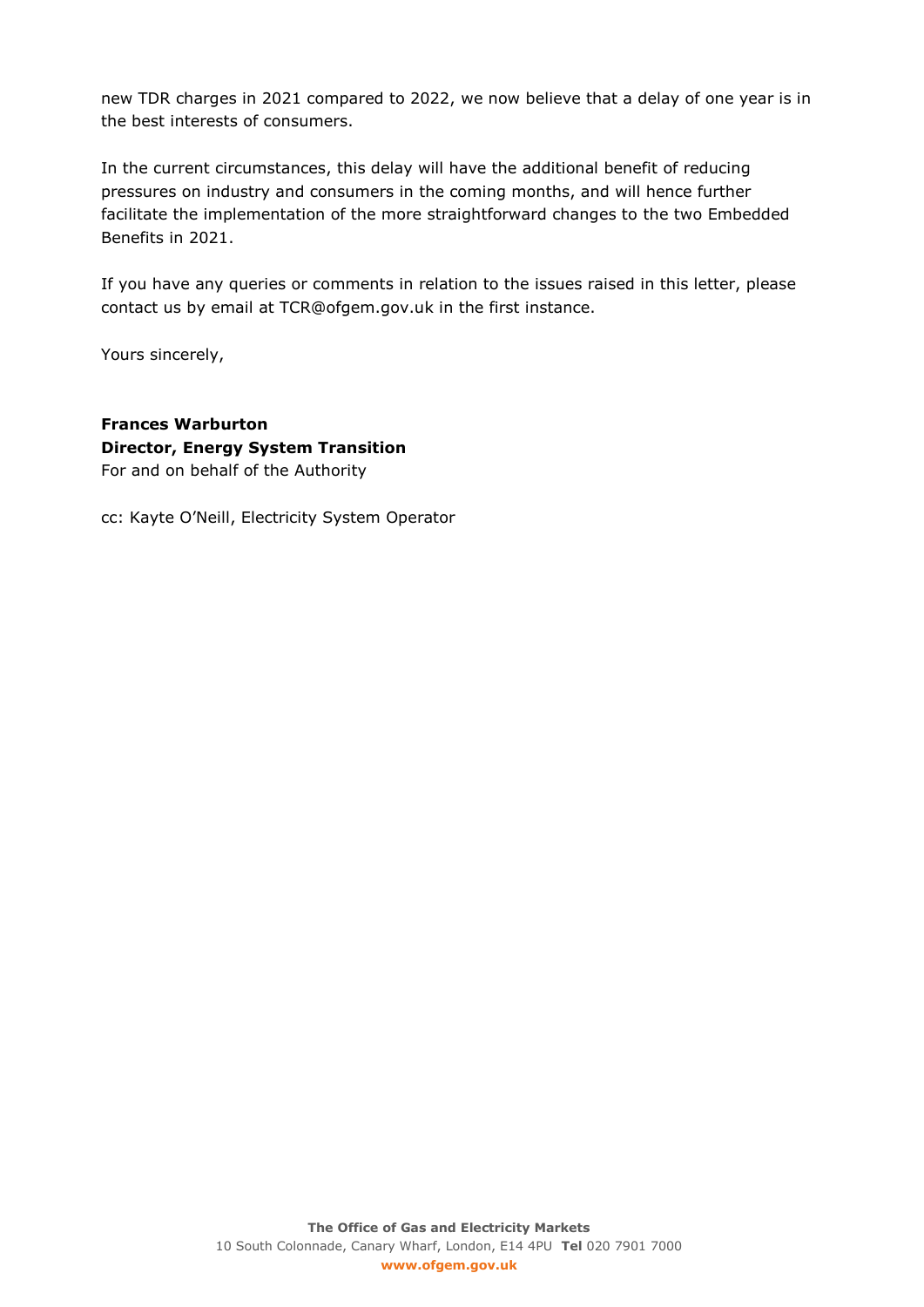#### **Annex**

**Consent granted in accordance with Section 8.17A.4 of the Connection and Use of System Code (CUSC) and paragraph 4 of the Annex to the Direction issued by the Gas and Electricity Markets Authority (the Authority) to National Grid Electricity System Operator Limited (NGESO) on 21 November 2019 in relation to the Significant Code Review under the Targeted Charging Review**

- 1. On the 21 November 2019 the Authority issued a Direction (the '2019 Direction') to NGESO in accordance with paragraph 6C(a) of standard licence condition C10 of the electricity transmission licence and Section 8.17.6(a) of the CUSC.
- 2. The 2019 Direction directed NGESO to raise one or more CUSC code modification proposals in the terms and for the reasons set out in that direction; and in sufficient time to enable the modifications proposals to be effective as of 1 April 2021.
- 3. On 12 December NGESO raised CUSC Modification Proposal CMP332 'Transmission Demand Residual bandings and allocation (TCR)' (the Proposal) in response to the 2019 Direction.
- 4. On 25 March 2020 we received a request from NGESO seeking consent to withdraw the Proposal and for it to then be progressed in accordance with any further Directions issued by the Authority.
- 5. We have considered NGESO's request, and for the reasons set out in the letter to which this Consent is attached, we have decided to grant consent to withdraw the Proposal, with immediate effect.

#### **Hereby:**

In accordance with Section 8.17A.4 of the CUSC and paragraph 4 of the 2019 Direction, the Authority hereby grants consent to the withdrawal of the Proposal, with immediate effect.

This Consent and the letter to which it is attached constitutes notice pursuant to section 49A of the Electricity Act 1989.

**Frances Warburton, Director, Energy System Transition For and on behalf of the Authority 31 March 2020**